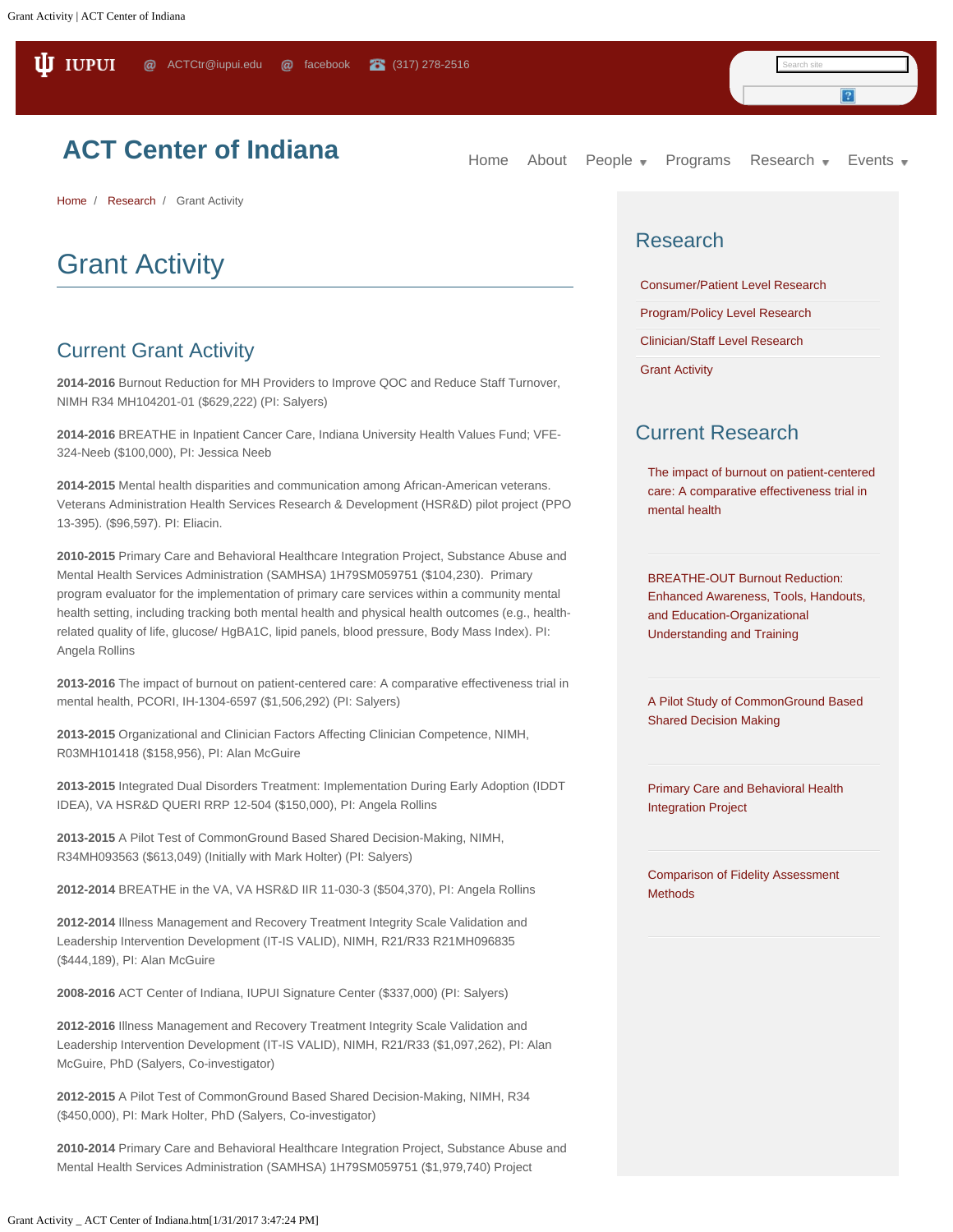Supervisor: Mike McKasson, MA (Rollins, Evaluator)

**2010-2014** Primary Care and Behavioral Healthcare Integration Project, Substance Abuse and Mental Health Services Administration (SAMHSA) 1H79SM059751 (\$104,230). PI subaward: Angela Rollins, PhD

**2008-2016** ACT Center of Indiana, IUPUI Signature Center (\$337,000), PI: Michelle Salyers, PhD (Aalsma, Frankel, Kim, Kukla, Matthias, McGrew, McGuire, Rollins, Rosenman, and Williams, Co-investigators)

#### Past Grant Activity

**2011-2012** Process Evaluation of Illness Management and Recovery in VA Mental Health Services, VA HSR&D RRP 11-017 (\$154,200), PI: Alan McGuire, PhD (Salyers, Coinvestigator)

**2011-2012** Limited Assertive Community Treatment Technical Assistance Center, Indiana Family and Social Services Administration 49-12-2I-0203 (\$59,005), PI: John McGrew, PhD (Rollins, consultant/trainer)

**2011-2012** Assessing Program Fidelity in International Implementation of an Evidence-based Mental Health Practice, IUPUI International Development Funds (\$15,000), PI: Michelle Salyers, PhD (McGuire, Co-investigator)

**2011-2013** Comparison of Fidelity Assessment Methods, VA HSR&D, IIR 09-368 HX000208-01 (\$883,008), PI: Angela Rollins, PhD, Michelle Salyers, PhD (McGuire and McGrew, Coinvestigators; Hicks and Wright-Berryman, Fidelity assessors; Collins, Project manager)

**2010-2011** Goal Setting in Psychiatric Rehabilitation: A Methodological Pilot. Indiana Institute for Medical Research: #622 (\$15,000), PI: Alan McGuire, PhD

**2010-2011** Limited ACT fidelity, training, and technical assistance, Division of Mental Health and Addiction, Indiana Family and Social Services Administration (\$103,824), PI: Michelle Salyers, PhD (Rollins and Kim, Consultant/trainers; McGrew and White, Fidelity assessors)

**2009-2011** Illness Management and Recovery Program: IMR-Web, NIHM, R43 MH085428- 01A1 (\$499,819), PI: James O'Halloran (Salyers, Co-investigator; Wright-Berryman, RA)

**2009-2011** Randomized Study of Training in Autism, National Institutes of Health (NIH), National Institute of Mental Health (NIMH), (\$998,939), PI: Lisa Ruble, PhD (McGrew, Coinvestigator)

**2008-2012** Promoting Recovery Using Mental Health Consumer Providers, VA HSR&D IIR 06- 227-2 (\$899,988). PI: Matthew Chinman, PhD (Salyers, Co-investigator)

**2008-2012** Evaluation of Enhanced IMPACT: Integration of Outreach, Primary Care, and Community Mental Health Services, Substance Abuse and Mental Health Services Administration (SAMHSA) 1H79SM058620 (\$180,294), PI of subaward: Angela Rollins, PhD

**2008-2011** Enhanced IMPACT: Integration of Outreach, Primary Care, and Community Mental Health Services, Substance Abuse and Mental Health Services Administration (SAMHSA) 1H79SM058620 (\$1,234,554), PI: Mike McKasson, MA (Rollins, Evaluator)

**2007-2012** Recovery Oriented Assertive Community Treatment, National Institute of Mental Health (NIMH) 1 R24 MH074670-01A2 (\$2,505,813), PI: Michelle Salyers, PhD (Rollins, McKasson, Hicks, McGrew, Kim, Williams, Co-investigators)

**2007-2011** Illness Management and Recovery in Veterans with Severe Mental Illness, VA HSR&D: IAC 05-254-3 (\$900,000), PI: Michelle Salyers, PhD (McGuire, Lysaker, Frankel, Coinvestigators; Kukla, Postdoctoral fellow; Sidenbender, Project manager; Green, Franks, and Bonfils, RAs)

**2009-2011** Mechanisms of Patient Activation and Self-Management in Schizophrenia,VA HSR&D: IIR 08-324-1 (\$200,000), PI: Michelle Salyers, PhD (Lysaker and Matthias, Co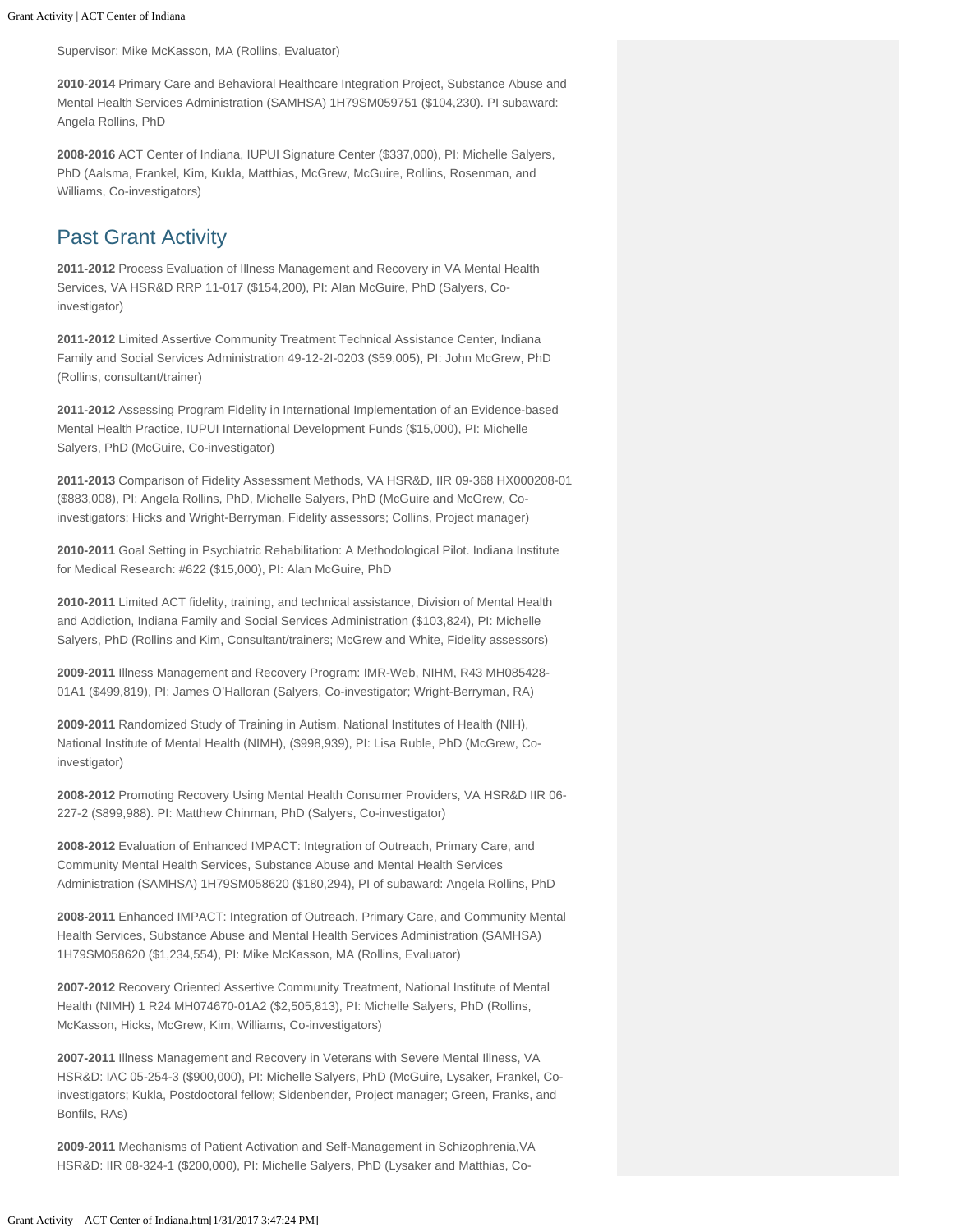Investigators; Sidenbender, Project Manager; Green, Bonfils, and Oles, RAs)

**2009-2010** Center of Excellence on Implementing Evidence-Based Practice (CIEBP), VA HSR&D (\$1,200,000) Co-PI: Michelle Salyers, PhD, Linda Williams, MD

**2008-2008** Impact of Illness Management and Recovery (IMR) on Hospital Utilization: A Retrospective Cohort Study on ACT Teams, Bristol-Myers Squibb (\$71,418.00), PI: Michelle Salyers, PhD (Rollins and McGuire, Co-investigator)

**2007-2008** Next Generation at Risk: A Program to Intervene with Women Offenders at Risk and their Children, Craine House: Impact 100, (\$27,437), PI: John McGrew, PhD

**2007-2008** Program Evaluation of NAMI Indiana's Criminal Justice Training Program, NAMI Indiana, (\$5,000), PI: Hea-Won Kim, PhD

**2006-2006** Refugees in Indiana: Effective Service Delivery and Needs Assessment, Solution Center, IUPUI, (\$14,499), PI: Hea-Won Kim, PhD

**2001-2009** State-Wide Assertive Community Treatment Technical Assistance Center, Indiana Division of Mental Health and Addiction (DMHA), (\$2,704,631), PI: Michelle Salyers, PhD (McKasson, Co-Director; Rollins, Research director, consultant, trainer; Hicks, Wright-Berryman, Kim, McClow, Fidelity assessors)

**2005-2008** Outcome of Teacher Training on Autism, National Institute of Mental Health (NIMH), MH073071-01A1 R34 (\$660,490), PI: Lisa Ruble, PhD (McGrew, Co-investigator)

**2005-2007** Integrating Supported Housing with ACT and IDDT for Consumers with Severe Mental Illness, Adult and Child Mental Health Center (\$62,000), PI: Michelle Salyers, PhD

**2004-2006** Integrated Health Care and Behavioral Health Care for Children, Adolescents, and Their Families Planning Grant. Health Resources and Services Administration, Award (to IUPUI) (\$20,817), PI: B Scott (McGrew, Co-investigator)

**2004-2005** Needs Assessment of Services for Families of Persons with Severe Mental Illness: Family's Perspectives, Indiana State Division of Mental Health and Addiction (DMHA) via ACT Center of Indiana, (\$2,891), PI: Hea-Won Kim, PhD

**2004-2005** Thresholds Metro West Access Project, Substance Abuse and Mental Health Services Administration (SAMHSA) TI16473 (\$1,989,268), PI: J Mayes, D. Howard-Frye. (Rollins, evaluator)

**2004-2005** Thresholds Prison Project, Chicago Community Trust and Susan Buffet Foundation (\$100,000) Program Directors: John Fallon, Peggy Flaherty. (Rollins, evaluator)

**2003-2007** Implementing and Evaluating IMR in Indiana, Substance Abuse and Mental Health Services Administration (SAMHSA) SM56140 (\$789,834), PI: Charles R. Boyle (Salyers, Site PI; Rollins, co-investigator)

**2003-2007** Integrating Assertive Community Treatment (ACT) and Illness Management and Recovery (IMR) for Clients with Severe Mental Illness (SMI),National Institute of Disability and Rehabilitation Research (NIDRR) H133G030106 (\$448,917), PI: Michelle Salyers, PhD (McGuire and Rollins, Co-investigators)

**2003-2006** Evaluation of Our Town: A Replication of the Villages, Mental Health Association in Marion County, (\$53,000), PI: John McGrew, PhD

**2003-2005** Community Action Initiative to Implement Integrated Dual Disorders Treatment, Phase II, Substance Abuse and Mental Health Services Administration (SAMHSA) SM55976 (\$149,818). PI: Gary R. Bond, PhD (Salyers and Rollins, Co-investigators)

**2003-2004** A State-Wide Needs Assessment of Services for Families of Persons with Severe Mental Illness, Indiana State Division of Mental Health and Addiction, (\$2,525), PI: Hea-Won Kim, PhD

**2002-2003** National Evidence-Based Practice Project, Substance Abuse and Mental Health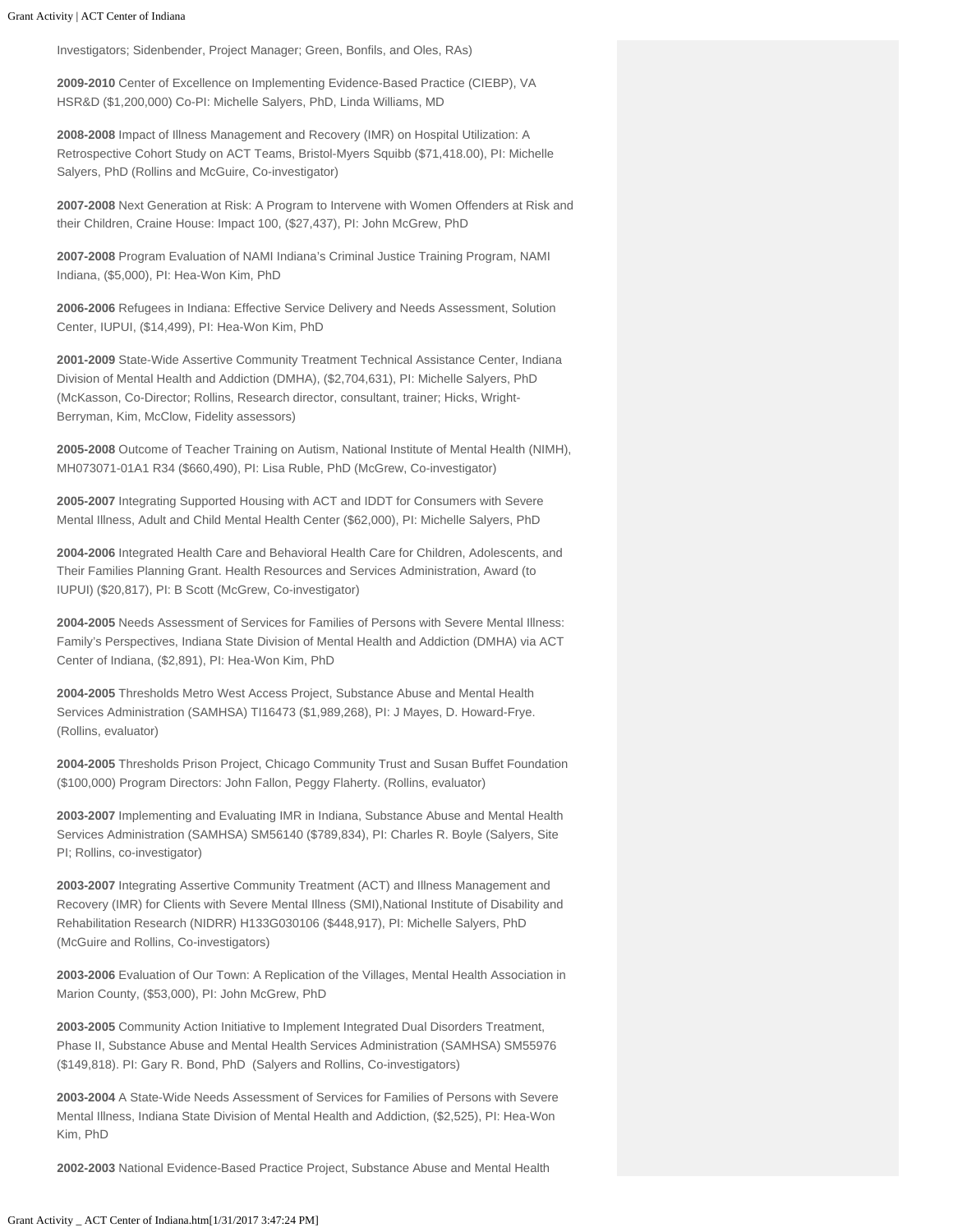Services Administration (SAMHSA), (\$91,693), PI: Gary Bond, PhD (Rollins, Implementation Monitor)

**2002-2003** Community Action Initiative to Implement Integrated Dual Disorders Treatment, Phase I, Substance Abuse and Mental Health Services Administration (SAMHSA) SM54539 (\$150,000), PI: Gary R. Bond, PhD (Salyers, Co-investigator; Rollins, Evaluation Assistant)

**2001-2004** Evaluation of Performance-based Funding for Supported Employment, Supported Employment Center for Training and the Indiana Office of Vocational Rehabilitation, (\$198,860), PI: John McGrew, PhD

**2000-2001** Development of Indiana Credentialing Standards for Assertive Community Treatment, Indiana Division of Mental Health, Department of Family and Social Services (\$18,158), PI: John McGrew, PhD (Salyers, Co-Investigator; Bond, Co-investigator)